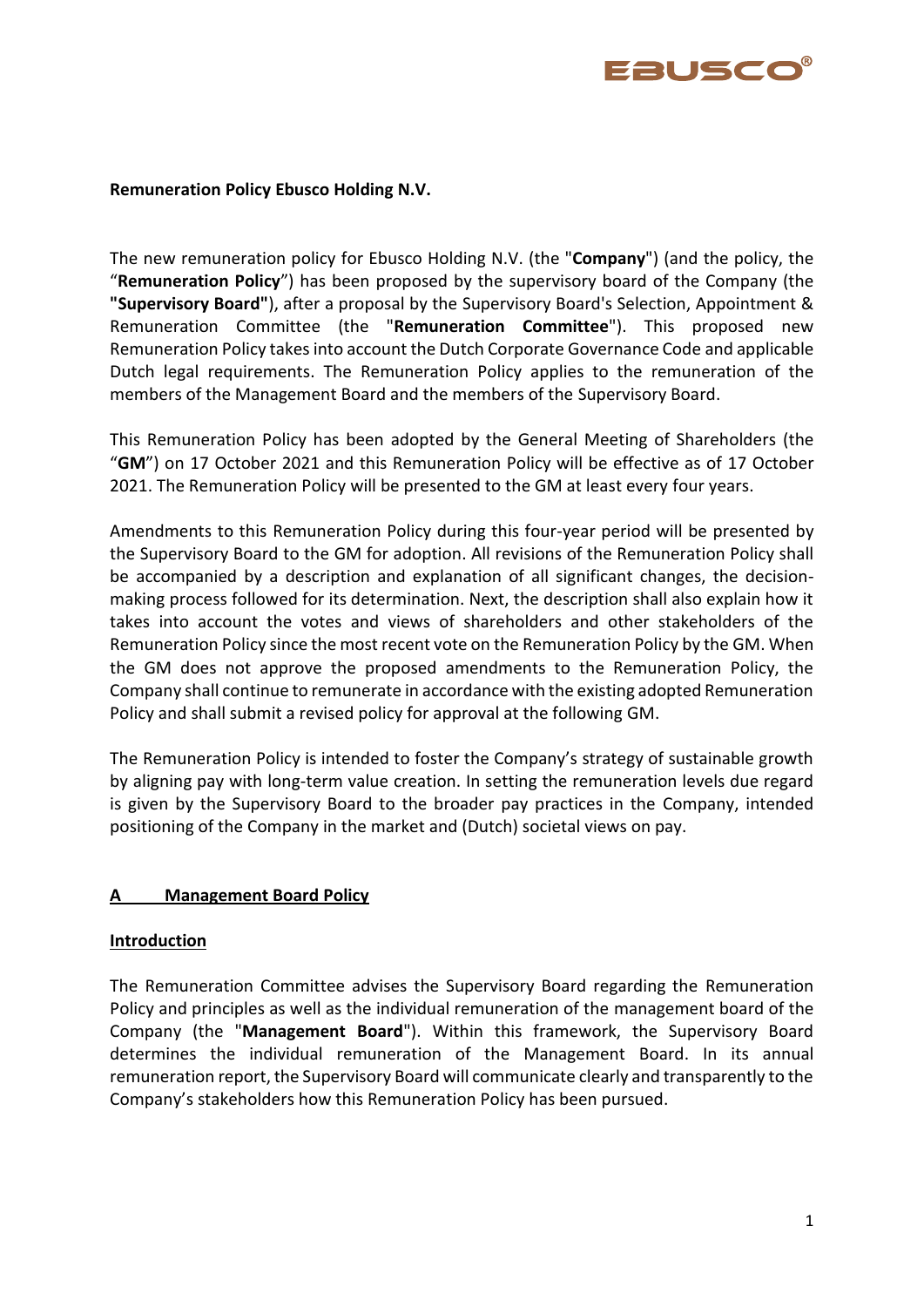

This Remuneration Policy aims to attract, retain and reward highly qualified executives with the required background, skills and experience to implement the strategy of the Company. It is transparent and aligns the interests of the Company, shareholders and other stakeholders in the medium and long-term to deliver sustainable performance in line with the strategy, purpose and values of the Company.

The level of remuneration of the Management Board members is determined based on a variety of factors, including periodic benchmark assessments provided by external, independent advisors. When determining the remuneration levels of the Management Board, the Remuneration Committee also considers the remuneration arrangements for other employees in the Company, the internal pay ratio's and the views within society to ensure that the remuneration of the Management Board remains reasonable.

Furthermore, the views of shareholders as expressed during the GM or in dialogue with the largest investors and shareholder representative bodies are considered when operating the Remuneration Policy.

When operating the Remuneration Policy, the Supervisory Board analyses the possible outcomes of the variable remuneration elements and how this may affect the total remuneration of the Management Board members. In this respect regular scenario analysis are undertaken whereby the development of the underlying share price of the Company's shares is considered. This with due regard for the risks to which variable remuneration may expose the Company. The variable remuneration shall be linked to predetermined, assessable and influenceable targets, which are predominantly of a long-term nature and linked to the strategy. In determining the actual remuneration of the Management Board, the Supervisory Board assesses the actual performance delivered based on the strategy and takes into account the impact of the overall remuneration of the Management Board on the pay differentials within the Company. When determining the remuneration, the Remuneration Committee obtains the views of the individual members of the Management Board relating to the level and structure of the remuneration.

The remuneration structure of the Management Board may consist of the following elements:

- Fixed compensation Annual service fee
- Short-term incentive Annual Bonus Plan
- Long-term incentive plan Performance Share Unit Plan
- Pension allowance and other benefits

These remuneration elements are regularly compared with a balanced remuneration reference group of companies selected. When selecting reference companies the size and complexity of the Company is taken into account and the positioning of the Company is set at the median level within this selected group of reference companies up to the  $75<sup>Th</sup>$  percentile in case of outperformance under the short-term and long-term incentive schemes. The remuneration reference group will consist out of a peer group of companies included in the Amsterdam Smallcap Index ("**AScX**") as selected by the Supervisory Board from time to time.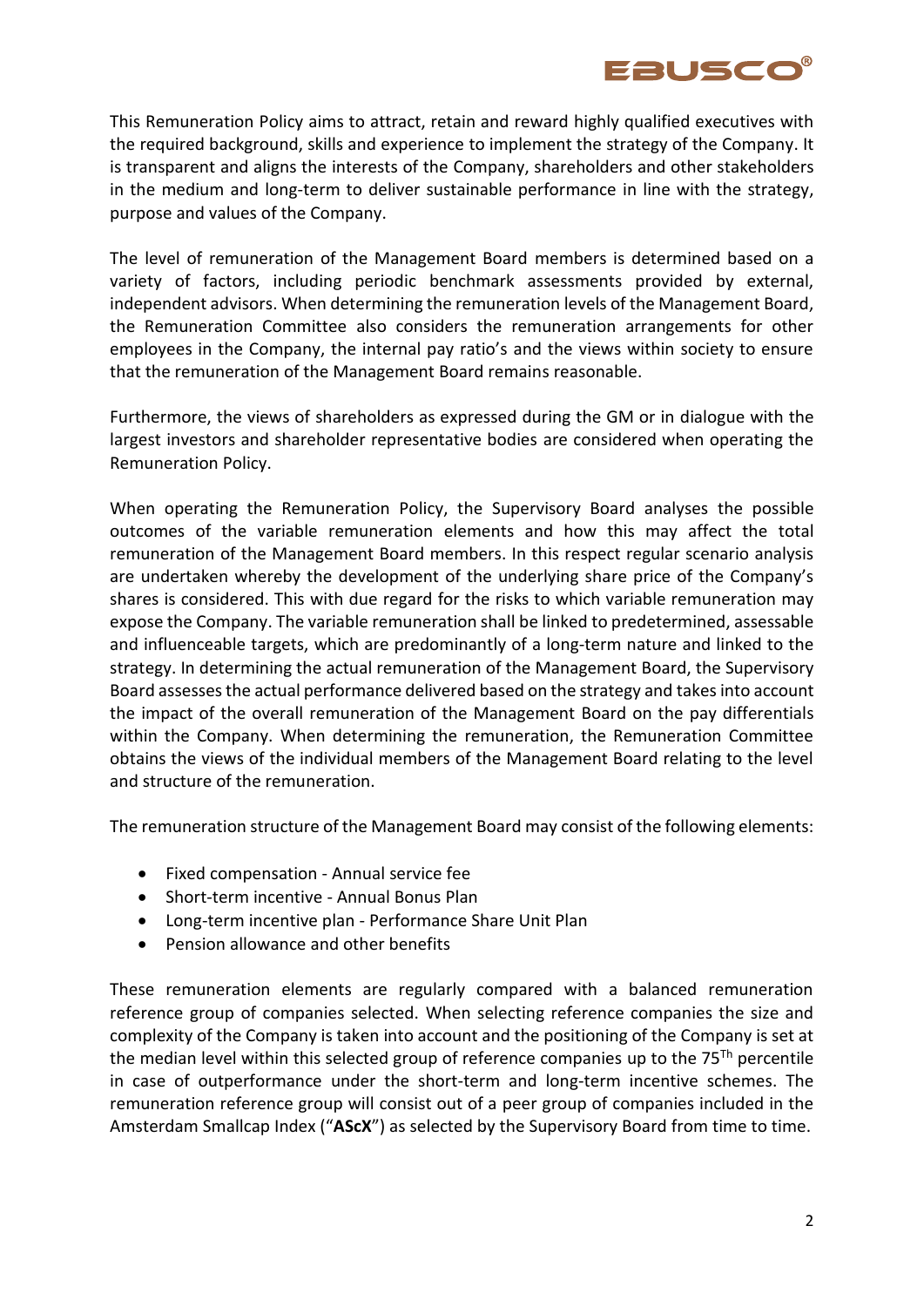

### **Fixed compensation - Annual service fee**

The service fee is a fixed compensation and is set by the Supervisory Board taking into account a variety of factors such as the benchmark of the companies as contained in the remuneration reference group.

The service fee will be evaluated periodically by the Supervisory Board, taking also into account factors such as the Company's and individual development, experience, capability and marketability of the Management Board, the nature of the individual's roles and responsibilities, historic salary/fee levels of the individual, internal pay levels as well as general market developments.

Service fees of members of the Management Board will be determined by comparing the service fee / base salary levels around the median level of the remuneration reference group. The Remuneration Committee will make a proposal for the Management Board's fixed compensation for determination by the Supervisory Board.

### **Short-term incentive - Annual bonus plan**

The Management Board may be eligible to receive an annual, performance related bonus in cash. The objective is to incentivize strong financial and personal performance in line with the Company's strategy and annually defined targets.

The 'at target' short-term incentive opportunity for the Management Board is 30% of the annual service fee. The maximum annual bonus opportunity in case of overachievement is 50% of the annual service fee. Furthermore, threshold performance levels are in place resulting in 0% annual bonus pay out in case of performance below threshold levels.

Each year, the Supervisory Board setsthe applicable performance targets and conditions after approval of the budget for the next fiscal year. The performance related targets typically include financial as well as qualitative and quantitative non-financial objectives and are consistent with the Company's growth strategy as laid down in the roll-out plan as amended from time to time. Approximately 70% of the short-term incentive component is based on financial objectives, such as but not limited to revenue, working capital, market share and customer base. The remaining 30% will be based on clearly defined personal or other nonfinancial objectives consistent with strategy (e.g. innovation, health and safety, global expansion). The Supervisory Board may vary the exact percentages and targets from time to time, starting as from the 2022 financial year prior to the commencement of the Performance Period. Further details around the targets for the short-term incentive will be included in the annual remuneration report, including how these relate to the creation of sustainable long term company value.

After the end of each fiscal year the achievement of the predetermined short-term objectives set for each member of the Management Board are formally evaluated and determined by the Supervisory Board. The Remuneration Committee prepares a proposal and recommendation for determination by the Supervisory Board to that effect. Pay-out of the annual bonus, if any, will be made following the formal approval of the annual accounts.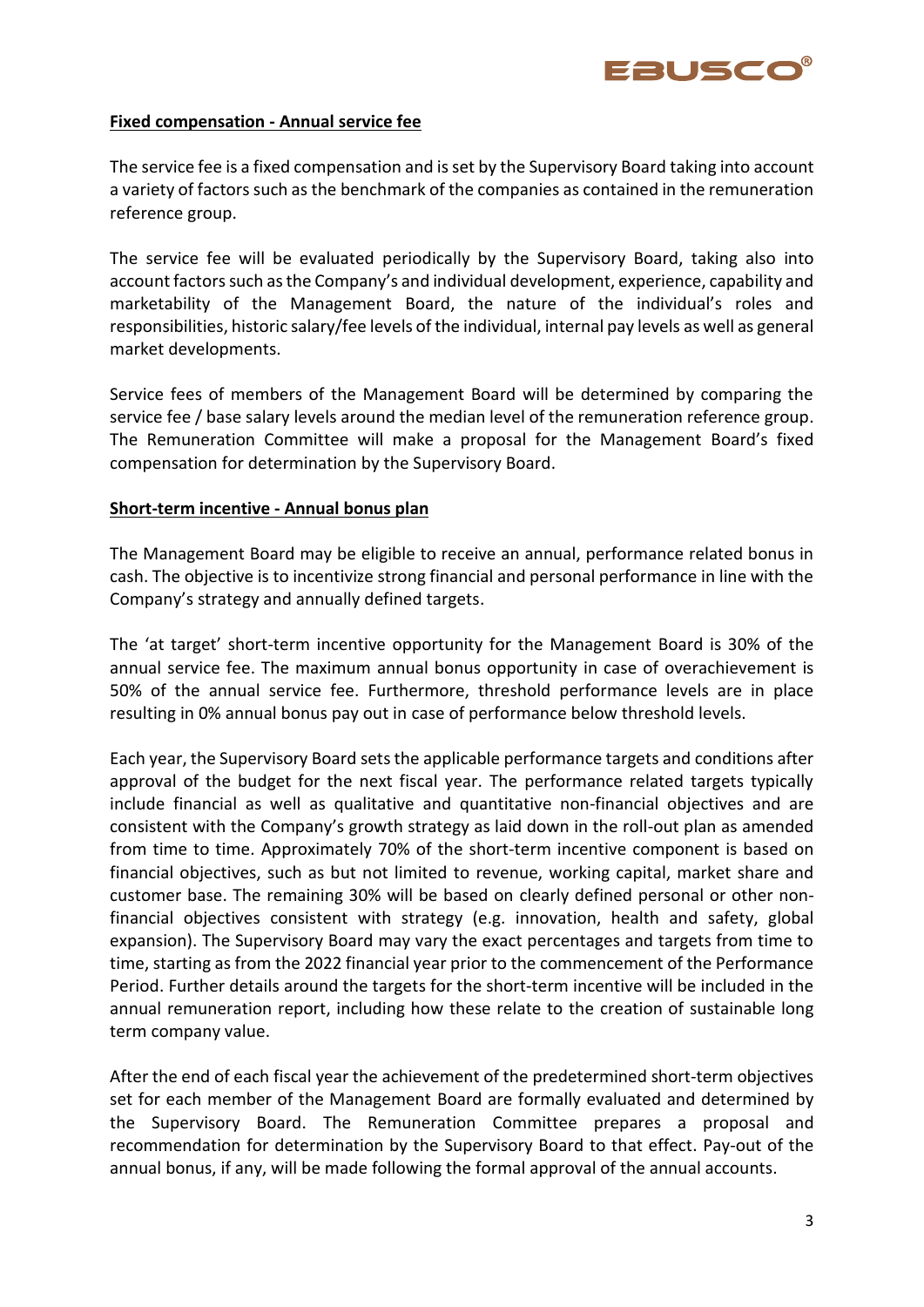

### **Long-term incentive - Performance Share Unit Plan**

The purpose of the long-term incentive plan is to align the interests of the Company, shareholders and the Management Board for the medium and long term, to foster and reward sustainable performance and to provide an incentive for longer term commitment and retention of the Management Board. Under the Company's long-term incentive plan members of the Management Board may be invited to receive a conditional award of performance share units in the Company, starting as from the 2022 financial year. The 'at target' value of the annual award may amount to 100% for all other members of the Management Board of their annual service fee in the year of award.

Each fiscal year, after approval of the annual accounts, the Remuneration Committee makes a proposal for the award of performance share units to the Management Board for determination by the Supervisory Board.

Awards of performance share units will vest at the end of a three year performance period subject to (i) the achievement of predetermined revenue growth targets consistent with the creation of long term Company value; and (ii) the continued service as a Management Board member with the Company. When considered appropriate, the Remuneration Committee may apply at its discretion a performance incentive zone between 0% and 150% of the at target value of the award considering the long term and sustainable performance achieved during the performance period. Furthermore, the Remuneration Committee has the discretion to introduce a non-financial target as an underpin to ensure sustainable performance (e.g. relating to ESG).

Where required to ensure an appropriate reflection of performance, the Supervisory Board may at its discretion amend the level of vesting of performance share units, with the understanding that pay cannot be increased in excess of the performance incentive zone and where such discretion would result in an increase in payout of more than 25%, such amendment requires the prior adoption of the GM.

#### **Holding and share ownership requirements**

Members of the Management Board are required to retain the shares released to them under a long-term incentive award until the fifth anniversary of the date of award. During this period these shares cannot be transferred, sold or otherwise encumbered by the Management Board member, unless with the approval of the Supervisory Board. Notwithstanding the aforementioned, a sale-to-cover taxes is allowed to ensure the Management Board members can meet their tax obligations.

## **Pension allowance and other benefits**

Management Board members do not participate in the Company's collective pension scheme, but will receive payment of a comparable (gross) pension allowance with a maximum of 25% of their annual service fee.

The Management Board members may be entitled to customary fringe benefits such as a company car. Other benefits, (e.g. health insurance, representation allowance, D&O liability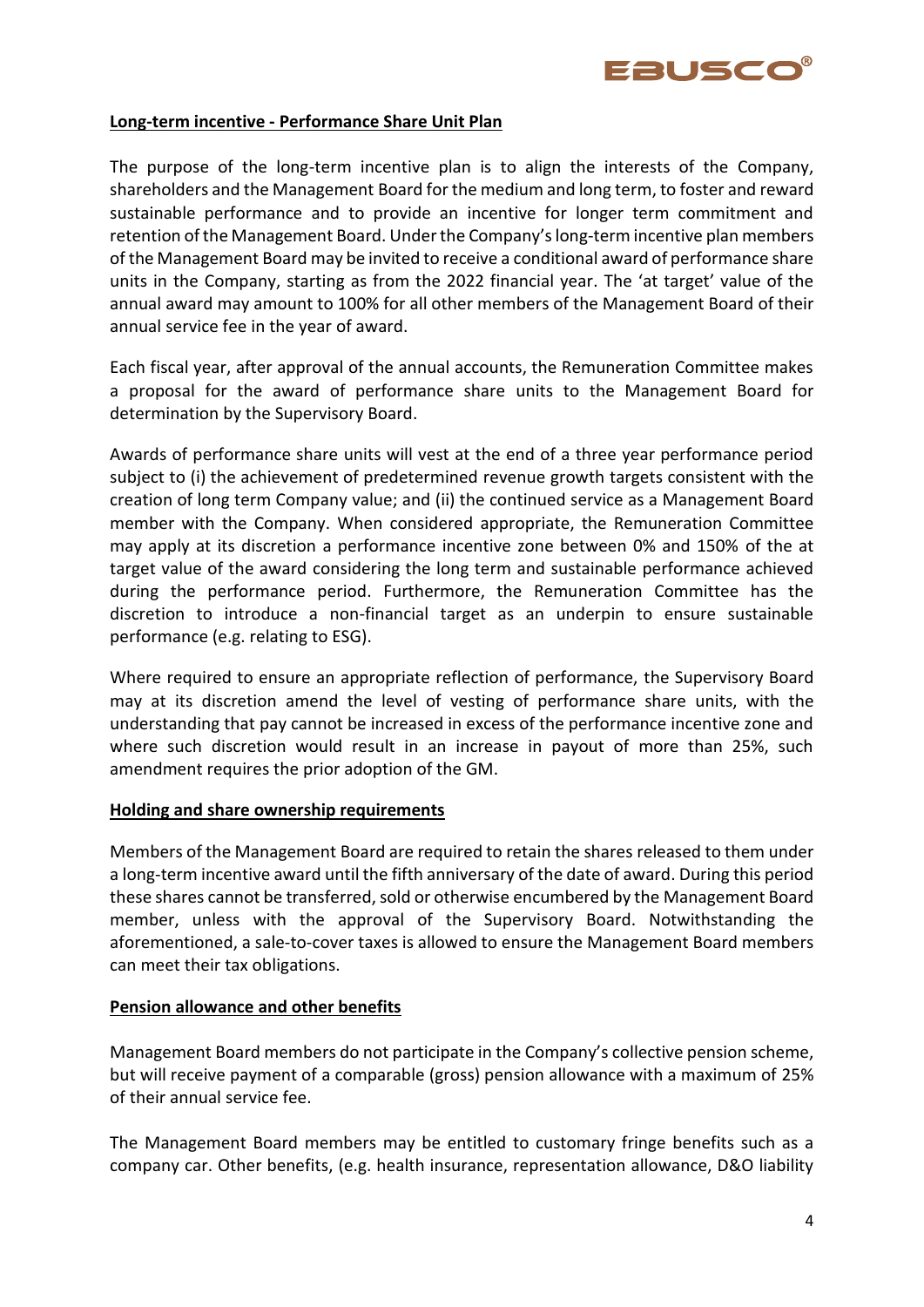

insurance etc.) will be provided in line with the existing Company agreements and practices, or as determined by the Supervisory Board.

### **Services agreements**

Management Board members enter into a services agreement ('overeenkomst van opdracht') for an indefinite period of time.

Compliant with the Dutch Corporate Governance Code, the services agreements with the Management Board members contain a severance payment in case of involuntary termination of six months' service fee and a notice period of six months for either party. The Company can also terminate the services agreement immediately with a payment in lieu of notice.

## **Clawback and ultimate remedium**

Variable remuneration may be adjusted or recovered from a member of the Management Board, in accordance with the relevant provisions in the Dutch Civil Code, as amended from time to time (currently: based on the relevant provisions as contained in Article 2:135 of the Dutch Civil Code).

## **Miscellaneous**

The Company does not provide its Management Board members any personal loans, guarantees or advance payments.

The Supervisory Board has the authority, upon recommendation of the Remuneration Committee, to deviate from the Remuneration Policy, in case of exceptional circumstances. Exceptional circumstances are circumstances in which deviation from the Remuneration Policy is necessary to serve the long-term interests and sustainability of the Company as a whole or to assure its viability, such as the appointment of an interim member of the Management Board or the appointment of a new member of the Management Board. The Supervisory Board may grant an award in order to buy-out any remuneration forfeited on joining the Company to facilitate recruitment of such new or interim member of the Management Board equal to the value of the forfeited remuneration to be determined by the Supervisory Board, comprising cash or medium- to long-term incentives. The rationale and detail of any such deviation will be disclosed in the annual remuneration report.

## **B Supervisory Board Policy**

#### **Introduction**

This Remuneration Policy aims to attract, retain and fairly compensate Supervisory Board members with the required background, skills and experience and to reflect their responsibilities.

In line with the roles and responsibilities of the Supervisory Board, the compensation of the members is based on fixed amounts paid in cash. Supervisory Board members are not entitled to any performance or equity related compensation and are not entitled to any pension